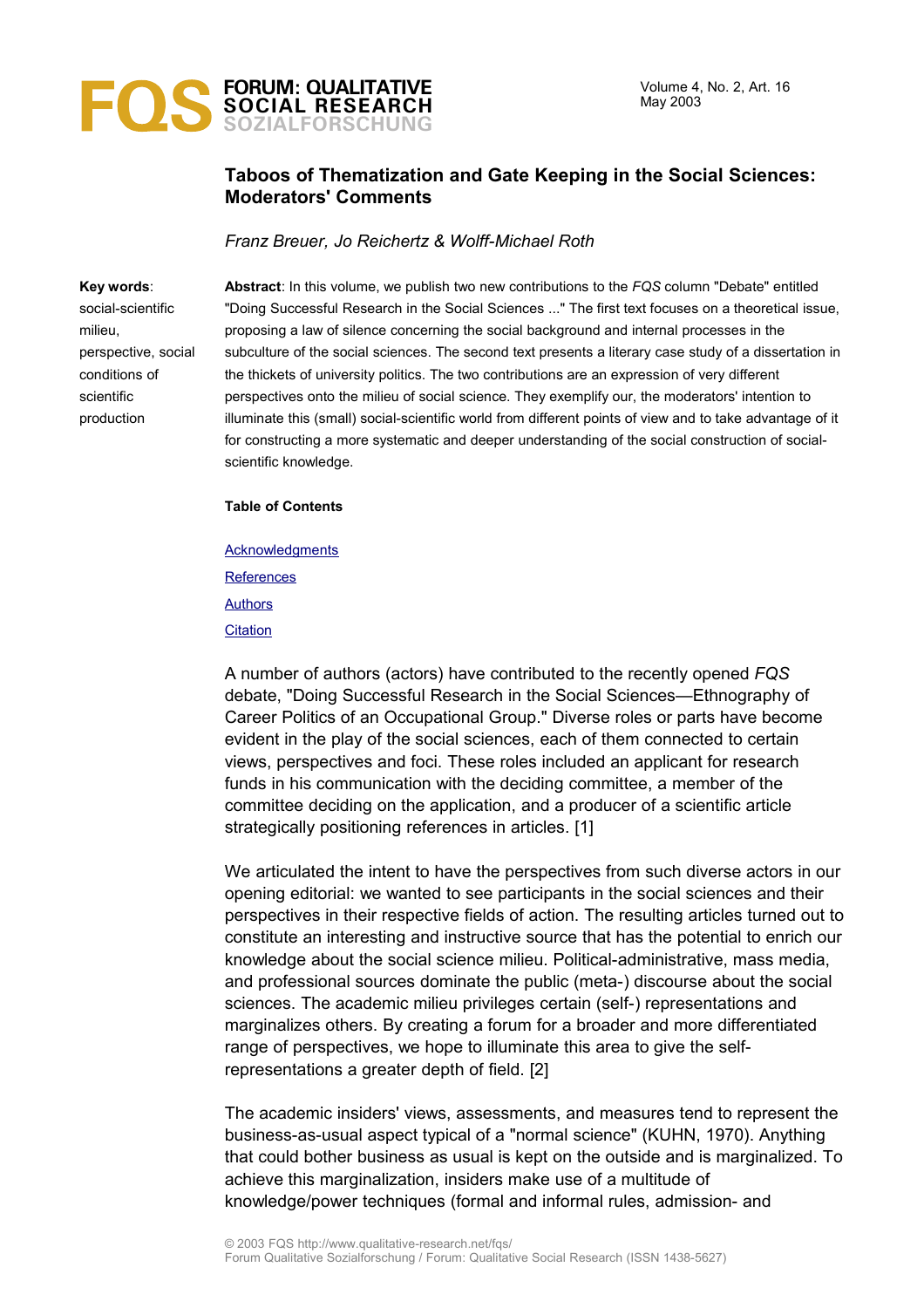exclusion-procedures, taboos, or sanctions). Investigating the milieu of the social sciences *as a milieu among others* that social scientists (legitimately) attend to (e.g., in empirical research on small social worlds, their front and back stages) means breaking a taboo. The (qualitative) social scientists normally provide subtle milieu studies (ethnographies) from diverse social communities and subcultures (the homeless, families, patients, homosexuals, or police,—even from natural scientific contexts); these protagonists often do not back off from breaking subcultural taboos concerning access and thematization—without risking their scientific reputation. In contrast, their *own* milieu seems to be an *exceptional territory* for the same social scientists who nevertheless take their critical look elsewhere. What goes for other social fields and the social scientists' behavior there (scientific curiosity, uncovering, representation, documentation, etc.) does not go here. It is not allowed. [3]

In this issue, [Günter BURKART](http://www.qualitative-research.net/fqs-texte/2-03/2-03burkart-e.htm) explains and justifies this attitude. In On Taboos of Thematizing and the Impossibility of Doing a Sociology of Sociology, he argues from an insider perspective—being a full member of the sociological subculture that sociological reflection of the scientific sociology ("radical sociology") has disturbing consequences for the scientific research routine and its foundations. From this point of view the debate centering on a social science of the social sciences featured in this journal is both impossible and unnecessary. [4]

In Laura's Doctorate, [Angelika BIRCK](http://www.qualitative-research.net/fqs-texte/2-03/2-03birck-e.htm) exhibits the milieu of the social sciences (mainly the academic psychology) from another perspective, telling a tale of an errant doctoral student attempting to conduct and complete her study, caught in the hierarchical structure of professorial and institutional power. BURKART and BIRCK deal with two positions and perspectives that could hardly be more opposed. [5]

In a specific literal manner ("A Satire in Seven Acts") BIRCK describes the milieu of the social sciences from the perspective of a candidate for membership in the academic subculture, who tries to pass the gate, a necessary point of passage (LATOUR, 1987), that is, completing a doctoral thesis. On the one hand, the protagonist's fate is determined by her attempt to follow the gatekeepers' instructions to the point of the letter, exactly and conscientiously. On the other hand, she was unfortunate in her choice of topic and method, neither of which relevant academic co-actors appreciated (though in different ways). She has also become entangled in the diverse levels of internationalism (or, perhaps, provincialism) of university institutions and their associated bureaucracies, personal career ambitions, and vanities of the gatekeepers. [6]

According to the regulations of the milieu, BIRCK's protagonist is quick and eager to learn. But in the eyes of relevant representatives of the subculture her efforts do not conform and do not reflect the "state of the art." This leads to situations where she is given instructions that constrain her to give up her topic and stubbornness or to remain frustrated at the margins of the milieu. BIRCK describes a case where the doctoral student becomes entangled in a social and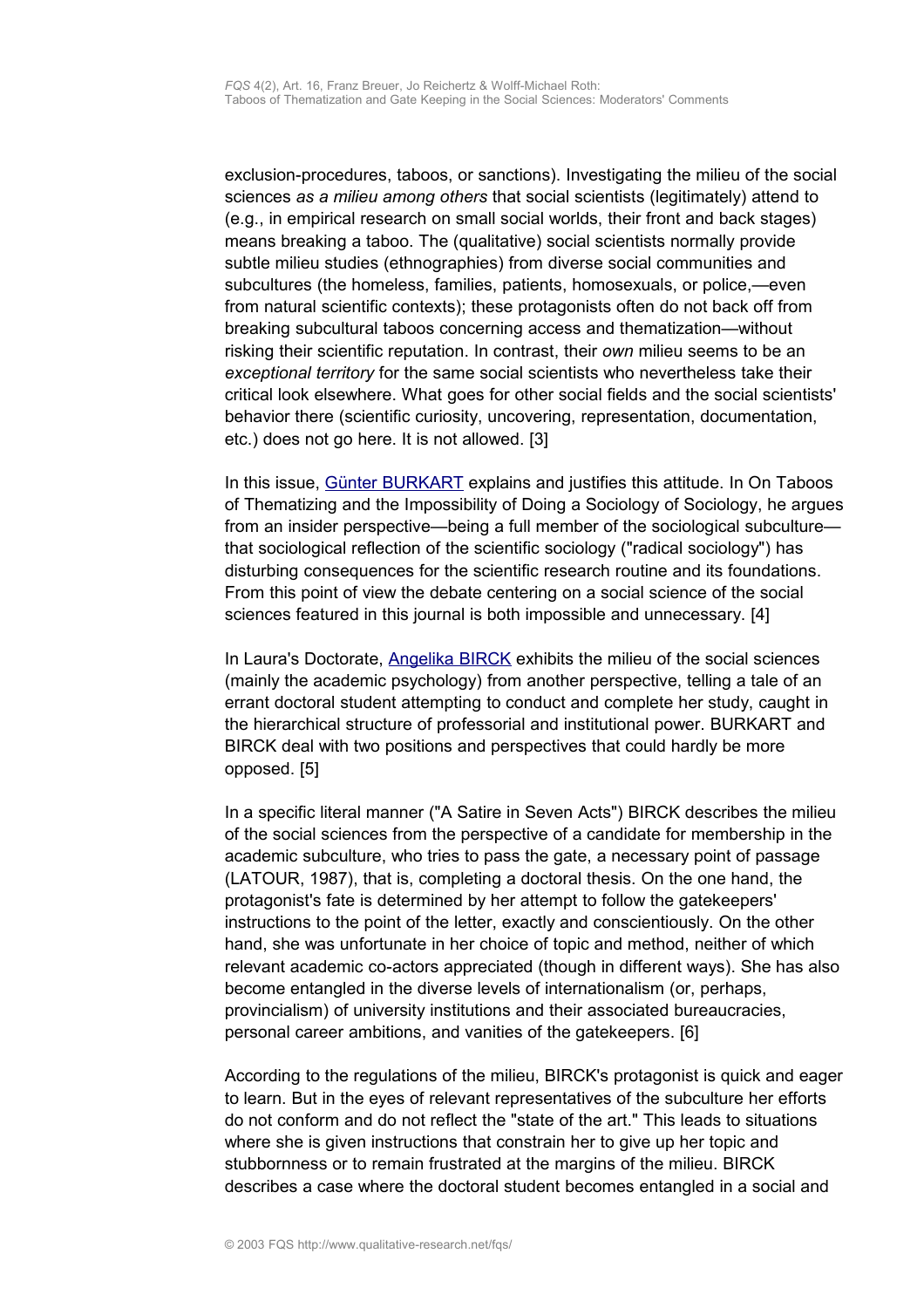institutional structure infused by bureaucracy resulting in a truly Kafkaesque scenario. [7]

Günter BURKART gives reasons, why texts like the one from Angelika BIRCK are impossible as *documentary accounts*. We, the moderators of the debate, therefore encouraged Ms. BIRCK to write a *fictional text* that illustrates a problem and a certain perspective: slogging and sweating on a stony and sometimes grotesque road full of obstacles towards graduation. We want to give such texts a forum that is normally not found in social scientific journals. In our view, there are many reasons to broaden and modify the formats and genres of scientific publications—for instance, the delicate character of our topic suggests experimentation. (We are not the first who have had this idea; fake science and campus novels are examples for other formats.) [8]

In a certain way BIRCK's text is "science fiction." The author discusses particular characteristics of the milieu and the behavior of its actors. Her account takes the form of a "drama." Because BIRCK herself succeeded to graduate despite having to take a rocky road, we can assume that her fiction was motivated by and is saturated with experience. [9]

BIRCK's fictionalized case study makes us or should make us think. The author will probably welcome actors of the milieu of the (social) sciences who recognize themselves in her text as a "type." She reports that several doctoral candidates read her text and could relate to her experiences. A social scientist writing under the pseudonym Sylvia Curruca presented an analogue case of graduation from the perspective of a doctoral candidate using the genre of "a melodrama in five acts and three overtimes" (CURRUCA 1993, p.21). But it may be that BIRCK's account is regional, being more typical of a more traditional European university systems and academic culture than of the student-as-customer-oriented North American system and culture. [10]

The question whether the depicted events are representative or typical of the milieu of the social sciences at universities should be of interest for those qualitative social scientists who take single cases seriously and treasure and appreciate them in special ways. Participant actions and courses of events as described by BIRCK may indeed reveal some characteristic and essential patterns and structures of academia and its routines for conduction scientific research. [11]

In addition to the questions, "Are such events possible?" "What cultural features allow them to occur?," and "What can we learn from them?," we can justly ask, "For what institutional structures, subcultures and actors are such phenomena characteristic?," "Where do we find them and where not?," "Are they possible in the university structures of 'old Europe' but not in the universities and colleges of North-America?," "Do the causes for such events lie in public nature of universities and the civil-servant mentality of the actors?," "Would such events be possible in private universities and their greater customer orientation?," "What is the role of the gendered behavioral patterns in the professional contact with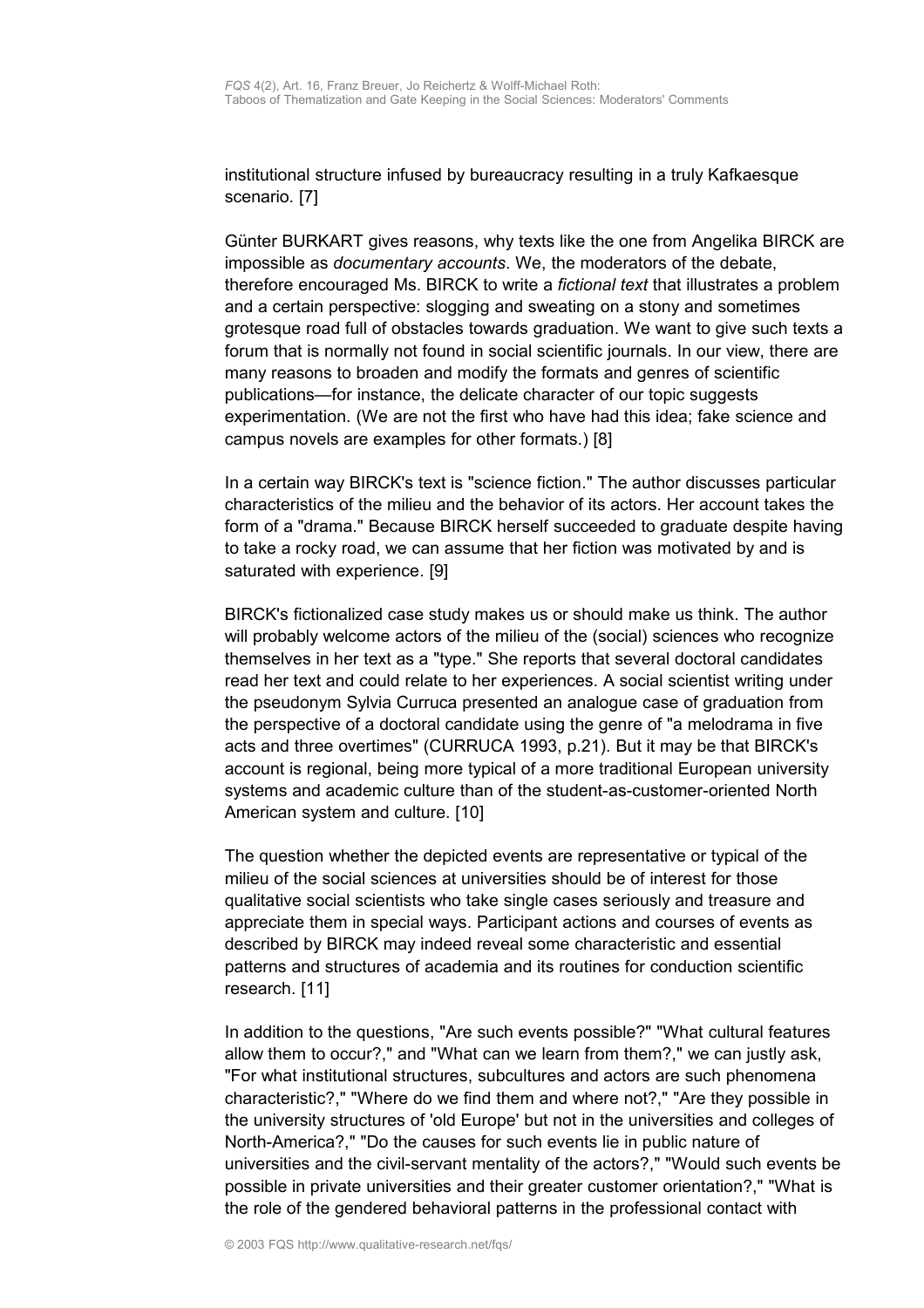women?," and "Do women act or act differently as gate keepers in the the social sciences?" These and other questions may be addressed in future contributions to our debate. [12]

The problem described here may bear certain parallels with fraud and hoax in science. In this regard, scientific subcultures had for the longest time taken the position that "something like that" is alien, unthinkable, and impossible in scientific knowledge production process. Such a position stems from the idealized self-conception of scientists concerning their identity-constituting commitment to the maxim of truth. Actual, documented cases make it impossible to ignore such phenomena, however awkward they may be and however much they sound like whistle blowing. In the natural sciences, fraud and hoax have been ardently discussed—not in the least because of the infamous cases of cold fusion and Nrays. (Interestingly, Alan SOKAL's [1996] fraudulent *Transgression the Boundaries* has never been discussed as such but as a clever deconstruction of the social sciences.) Enlightened science research does not only thematize fraud and hoax in the sense of a scandal. It explores the structural basis, the "system conditions" of such phenomena that arise in certain forms of the scientific production process (non-transparency, technological penetration, teamwork, or concurrence) and the relation of science and economy (financing of science or economic utilization of scientific knowledge). [13]

We do not wish our debate to scandalize. As a subculture, we need to inspect the assumption that the cases and phenomena BIRCK describes have a structural and systematic basis in certain forms of the (social) scientific research routine. We therefore wish to continue this debate in a courageous manner rather than to call it off as it might be implied by BURKHART's contribution. [14]

## <span id="page-3-0"></span>**Acknowledgments**

Translation by Antje LETTAU and Wolff-Michael ROTH.

### <span id="page-3-2"></span>**References**

Curruca, Sylvia (1993). *Als Frau im Bauch der Wissenschaft. Was an deutschen Universitäten gespielt wird*. Freiburg: Herder.

Kuhn, Thomas S. (1970). *The structure of scientific revolutions* (2nd ed.). Chicago: University of Chicago Press.

Latour, Bruno (1987). *Science in action: How to follow scientists and engineers through society*. Milton Keynes: Open University Press.

Sokal, Alan D. (1996). Transgressing the boundaries: Toward a transformative hermeneutics of quantum gravity. *Social Text*, *46/47*, 217-252.

## <span id="page-3-1"></span>**Authors**

[Franz Breuer,](http://www.qualitative-research.net/fqs/impressum/breuer-e.htm) [Jo Reichertz](http://www.qualitative-research.net/fqs/impressum/reichertz-e.htm) & [Wolff-Michael Roth](http://www.qualitative-research.net/fqs/impressum/roth-e.htm)